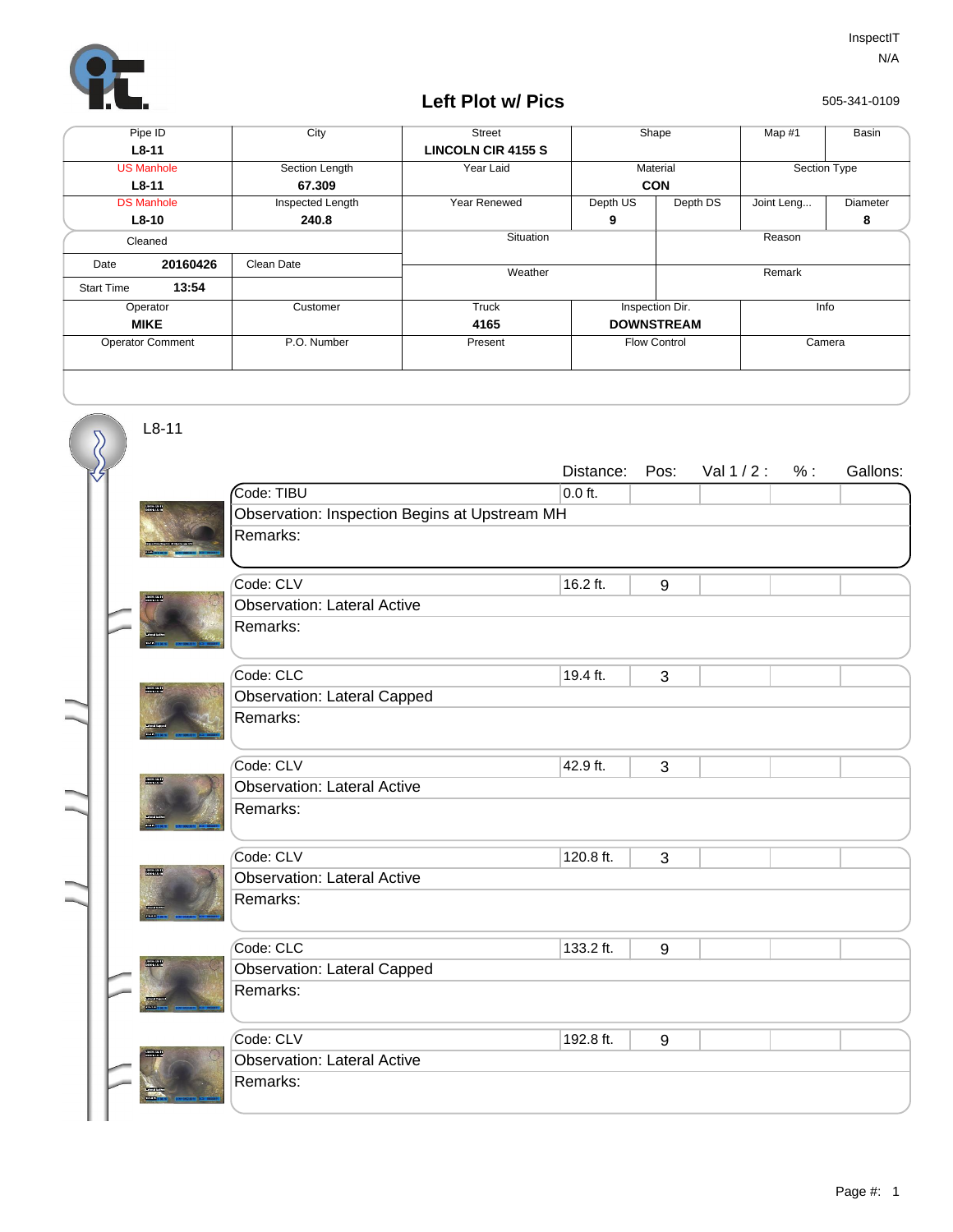

## **Left Plot w/ Pics**

505-341-0109

| Section Length<br>Inspected Length<br>Customer | <b>LINCOLN CIR 4155 S</b><br>Year Laid<br>Year Renewed<br>Situation<br>Weather | Depth US<br>9       | Material<br><b>CON</b><br>Depth DS | Section Type<br>Joint Leng<br>Reason | Diameter<br>8 |  |  |
|------------------------------------------------|--------------------------------------------------------------------------------|---------------------|------------------------------------|--------------------------------------|---------------|--|--|
|                                                |                                                                                |                     |                                    |                                      |               |  |  |
|                                                |                                                                                |                     |                                    |                                      |               |  |  |
|                                                |                                                                                |                     |                                    |                                      |               |  |  |
|                                                |                                                                                |                     |                                    |                                      |               |  |  |
|                                                |                                                                                |                     |                                    |                                      |               |  |  |
|                                                |                                                                                |                     |                                    |                                      |               |  |  |
|                                                |                                                                                |                     |                                    | Remark                               |               |  |  |
|                                                |                                                                                |                     |                                    |                                      |               |  |  |
|                                                | <b>Truck</b>                                                                   | Inspection Dir.     |                                    | Info                                 |               |  |  |
|                                                | 4165                                                                           | <b>DOWNSTREAM</b>   |                                    |                                      |               |  |  |
| P.O. Number                                    | Present                                                                        | <b>Flow Control</b> |                                    | Camera                               |               |  |  |
| <b>Observation: Lateral Active</b><br>Remarks: |                                                                                |                     |                                    |                                      |               |  |  |
|                                                |                                                                                | 237.3 ft.           | $12 - 12$                          |                                      |               |  |  |
| <b>Observation: Crack Circumferential</b>      |                                                                                |                     |                                    |                                      |               |  |  |
| Remarks:                                       |                                                                                |                     |                                    |                                      |               |  |  |
|                                                |                                                                                |                     |                                    |                                      |               |  |  |
| Observation: nspection Ends at Downstream MH   |                                                                                |                     |                                    |                                      |               |  |  |
| Remarks:                                       |                                                                                |                     |                                    |                                      |               |  |  |
|                                                |                                                                                |                     | 240.8 ft.                          |                                      |               |  |  |

L8-10

 $\mathcal{S}$